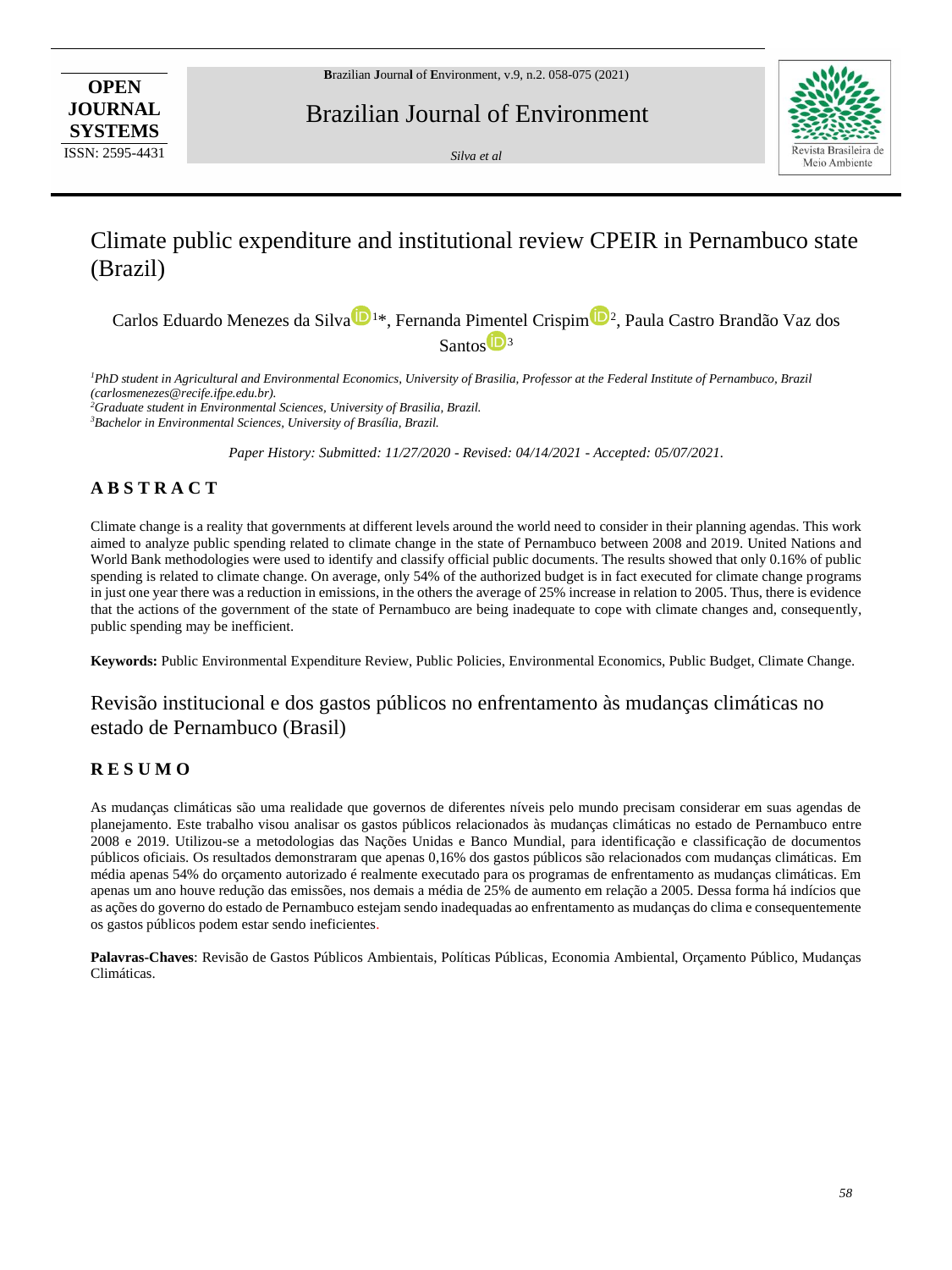### **1. Introduction**

Over the past three centuries, the effects of humans on the global environment have increased. The extent of these alterations has generated changes considered sufficient for the recognition of the Anthropocene as a new geological epoch (Waters et al., 2016; Zalasiewicz et al., 2008). Among these changes, the increase in anthropogenic carbon dioxide emissions has generated modifications in the global climate that may have its natural behavior altered for millennia (Crutzen, 2002), reflecting the increased frequency of extreme events.

These extreme weather events are risks aggravated by climate change. The Intergovernmental Panel on Climate Change (IPCC) suggests that climate change accelerates various processes that imply loss of biodiversity (UNDRR, 2019), with an impact on the health, socio-economic and well-being of society (Eckstein, Künzel, Schäfer, & Winges, 2020; Diffenbaugh & Burke, 2019).

Guiding society toward environmentally appropriate management is one of the most challenging tasks for scientists during the Anthropocene era. It will require appropriate human behavior at all scales and involve large-scale projects to "optimize" the climate (Crutzen, 2002). Thus, public policies must be effective instruments in optimizing the relationship between society and its environment to adapt to this new era of the Anthropocene.

However, public policies have costs when implemented, especially when related to climate change (Tozato, Luedemann, Frangetto, & Moreira, 2019). In this aspect, public spending is crucial in environmental policy since the execution of these policies depends on the availability of the public budget (Gramkow, 2018). In addition, there is a lack of information about the analysis of environmental public spending in Brazil, especially regarding subnational levels of government (Tridapalli, Borinelli, Campos, & De Castro, 2012).

Thus, this paper aims to evaluate public spending on the State Policy on Climate Change in Pernambuco. It is considering that this is a fundamental policy for the state's adaptation to the challenges imposed by the climate in the current context.

## **2. Theoretical Background**

The analysis of climate change policies is a way to explore the connections between adaptation and mitigation concepts that recur in the academic landscape. Policies with objectives categorized into adaptation and mitigation can increase synergies and reduce unintended consequences, increasing their cost-effectiveness (Locatelli et al., 2020). They classify the Policies and projects relevant to climate change as mitigation, adaptation, an interface between mitigation and adaptation, and natural disaster risk reduction (Le et al., 2015).

The policies, plans, and projects of these themes act in an integrated and complementary way to address the consequences of climate change. Mitigation is an intervention to reduce sources of emissions or increase sinks of greenhouse gases (GHG). Adaptation is an adjustment in natural or human systems in response to actual or expected climatic stimuli or their effects, which moderates harm or exploits beneficial opportunities. These two main strategies differ in terms of their spatial scales. While climate change is an international issue, the benefits of adaptation are local, and mitigation benefits are global. Mitigation and adaptation also differ in terms of time scales and economic sectors (COBAM, 2011).

The Disaster Risk Reduction (DRR), the fourth classification for climate change-related actions, consists of a series of interconnected actions to minimize vulnerability to disasters by avoiding or limiting adverse effects. DRR and adaptation have overlapping objectives and involve similar types of intervention and share the goal of reducing the impacts of shocks by anticipating risks and addressing vulnerabilities (Twigg, 2015).

Based on the understanding of these concepts, the methodological proposal of this work is to conduct a Public Expenditure Review (PER). This review is a diagnostic study that helps national or subnational governments understand economic challenges, provide insights to guide policy dialogue, and recommend more effective mechanisms to allocate available public resources (Boueri, Rocha, & Rodopoulos, 2015). Public spending reviews involve analyzing the allocation, management, and outcomes of public spending and can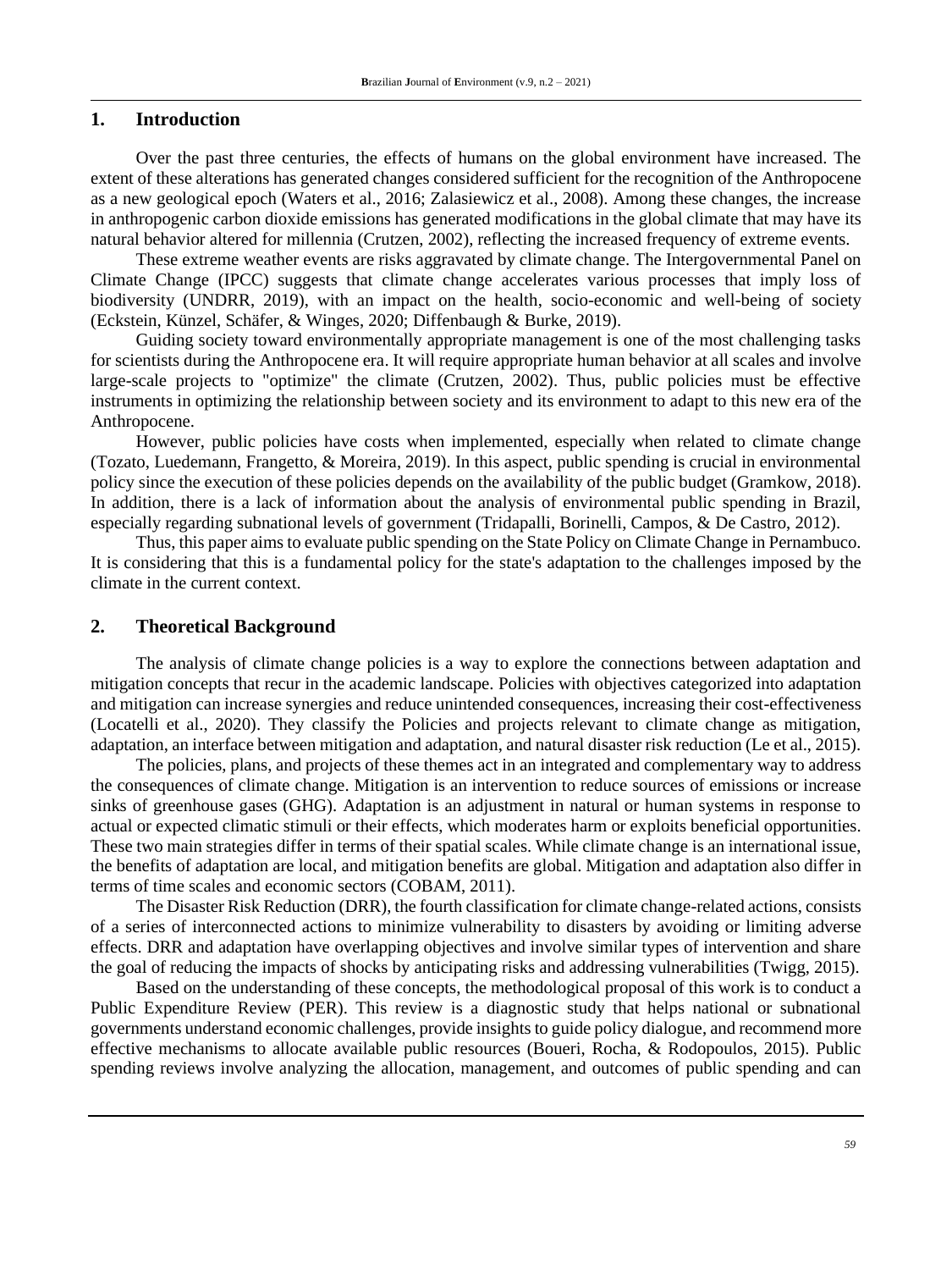cover all government spending or focus on priority sectors (CDDE - THE CAPACITY DEVELOPMENT FOR DEVELOPMENT EFFECTIVENESS, 2012).

More specifically, the Public Environmental Expenditure Review (PEER) process helps assess a government's environmental management capacity by looking at the results of that management as reflected in public expenditures (Swanson & Lunde, 2003). Thus, public expenditure review, although often an underrated environmental policy tool, has a vital role in addressing environmental concerns (Gupta, Miranda, & Parry, 1995).

The Climate Public Expenditure and Institutional Review (CPEIR) examines the links between the three spheres: climate change policy; the institutional structures through which policy is channeled; and the resource allocation processes through which public funding is made available to implement relevant projects, programs, and policies (Bird et al., 2012).

The challenge in tracking climate spending in developing countries is the lack of definition of climate change spending and how and what the criteria and method for tagging such spending should be. Therefore, implementing strategies to mark these expenses can be used to define the current picture better. According to Le et al. (2015), mitigate the risk is essential of overestimating climate change expenditures in cases where 100% of the expenditures are counted as funding for these purposes, while the activity is only slightly relevant to the topic.

The financial aspects of a state or local government comprise a set of economic, social, and demographic variables. Regarding the data produced by the government, can observe some points: a) define the level of the analysis; b) establish the objectives of the analysis; c) determine the temporal dimension; d) determine an analysis model; e) ensure reliable financial information; f) determine and analyze the benchmarks to judge the financial condition in the government (Lima & Diniz, 2016).

## **3. Material and Methods**

According to the theoretical background, this study aims to analyze public spending on climate change at the subnational level based on the methodology by Mendes et al. (2017). This methodology aims to incorporate the issue of climate change in the process of financial planning and budgeting. It covers three of the four steps: 1) compilation of the reference framework of the Subnational Governments; 2) analysis of the medium/long term planning documents and annual budget, and 3) examination of the execution of the planned and budgeted face to face what was effectively carried out (Figure 1).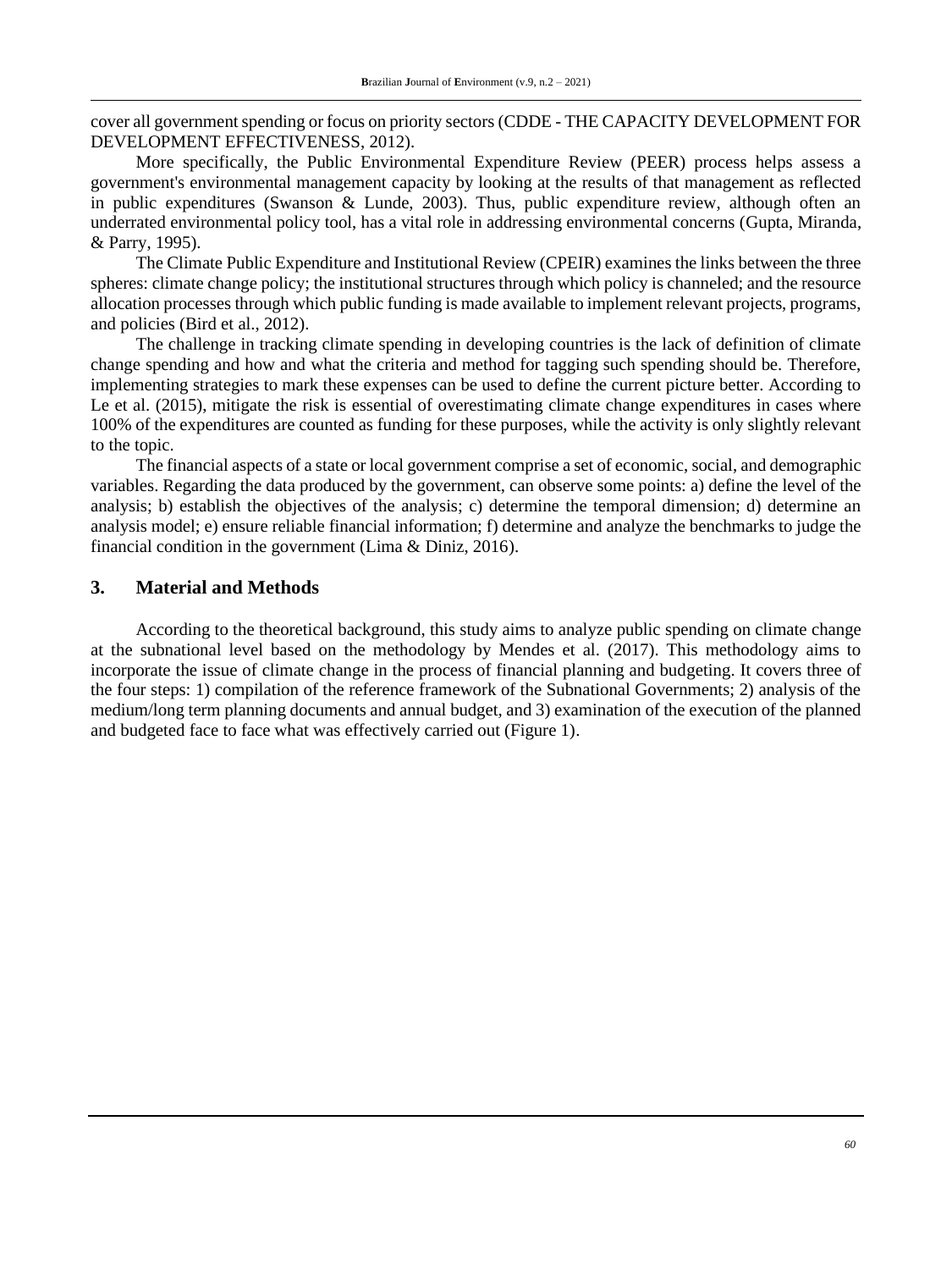

**Figure 1** – Stages of the institutional review process and public spending on climate change in subnational governments

Source: Elaborated by the authors based on Mendes et al. (2017).

Selected as referential frameworks: 1 - the State Policy for Confronting Climate Change in Pernambuco (PEEMC/PE Portuguese abbreviation) Law No. 14.090, of June 17, 2010; 2 - the State Policy for Technical Assistance and Rural Extension for Family Agriculture of Pernambuco (PEATER - Portuguese abbreviation), the State Program of Technical Assistance and Rural Extension for Family Agriculture (PROATER - Portuguese abbreviation), Law No. 15. 223 of December 24, 2013; 3 - The State System of Nature Conservation Units (SEUC - Portuguese abbreviation) Law No. 13.787, of June 8, 2009, and 4- State Policy for Payment for Environmental Services and the State Program for Payment for Environmental Services and the State Fund for Payment for Environmental Services, Law No. 15.809 of May 2016. In addition, analyze Multi-Year Plans for 2008 to 2011, 2012 to 2015, and 2016 to 2019 years and the respective Budget Balance in transparency portal of the government of Pernambuco.

It is necessary to understand that the budget can be described as a fiscal plan to allocate government spending (Howard, 2001). The current planning and budgeting system adopted by the Union (Federation), states, and municipalities are built based on the 1988 Federal Constitution of Brazil (Garson, 2016). The Executive Branch forwards to the Legislative Branch the projects that refer to the budget laws. These laws have the support of three instruments:

- a) The Multi-Year Plan (PPA): consolidates, qualifies, and sizes the government programming for the next four years.
- b) The Budget Guidelines Law (LDO): establishes goals and priorities in the government programming for the following year.
- c) The Annual Budget Law (LOA): allocates resources to the programming for the year, following the guidelines of the LDO.

The PPA, the LDO, and the LOA are linked. The PPA of each administration is submitted to the respective legislature and must be voted on by the end of the first fiscal year, covering the second, third, and fourth years of this administration and the first year of the next, in the current arrangement of four-year terms. To this PPA (and its possible revisions) are linked the LDO's and the LOA's of each of the four years (Table 1) (Garson, 2018).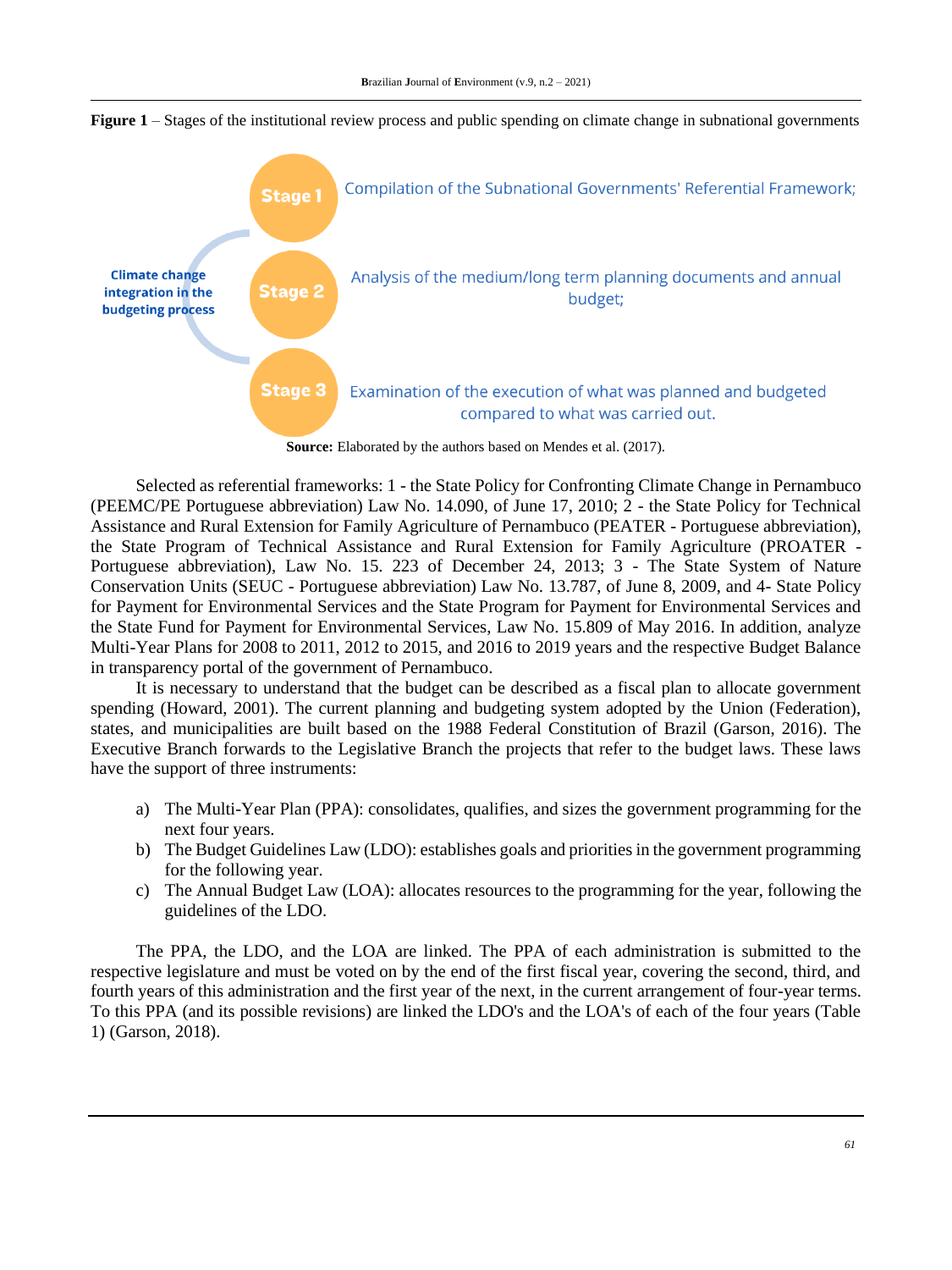| Administração 1 - 2007 a 2010 |                 |          | Administração 2 - 2011 a 2014 |                 |          | Administração 3 - 2015 a 2018 |          |                 |          |          |      |
|-------------------------------|-----------------|----------|-------------------------------|-----------------|----------|-------------------------------|----------|-----------------|----------|----------|------|
| 2007                          | 2008            | 2009     | 2010                          | 2011            | 2012     | 2013                          | 2014     | 2015            | 2016     | 2017     | 2018 |
|                               | PPA 2008 a 2011 |          |                               | PPA 2012 a 2015 |          |                               |          | PPA 2016 a 2019 |          |          |      |
|                               | LOA 2008        | LOA 2009 | LOA 2010                      | LOA 2011        | LOA 2012 | LOA 2013                      | LOA 2014 | LOA 2015        | LOA 2016 | LOA 2017 |      |
|                               | base LDO        | base LDO | base LDO                      | base LDO        | base LDO | base LDO                      | base LDO | base LDO        | base LDO | base LDO |      |
|                               | 2008            | 2009     | 2010                          | 2011            | 2012     | 2013                          | 2014     | 2015            | 2016     | 2017     |      |

|  |  |  | Table 1 – Relationship between the PPA, LDO, and LOA in the budgeting process. |
|--|--|--|--------------------------------------------------------------------------------|
|--|--|--|--------------------------------------------------------------------------------|

**Source:** Elaborated by the authors based on Garson. (2018)

As of 2002, public spending began to follow the functional classification of the Ministry of Planning, Budget, and Management (MPOG - Portuguese abbreviation) Ordinance No. 42, which changed the functional-programmatic classification of spending. This classification details the budget and budget execution by areas of government action, called Functions of Government, divided into sub-functions related to public policies. This classification allows for identifying the LOA of the PPA program links by four-digit codes (Garson, 2016). Classify the information taken from these official documents: a) mitigation, b) adaptation, c) adaptation and mitigation (in initiatives that concern both dimensions), d) natural disasters, and e) Adaptation and Disasters (Mendes et al., 2017).

Finally in expenditure reviews, which can be of three main types: a) Program reviews: examine specific programs and can provide efficiency gains or savings of outputs, or both. b) Process reviews: closely examine specific business processes used in the production of public services. These reviews help to achieve efficiency gains rather than product savings. C) Organ reviews examine an entire public agency (ministry or other body) and can, in principle, cover all programs and processes of the agency (Boueri et al., 2015).

A program review was chosen, considering that the program approach has better characteristics as it ensures that budget and expenditure data are associated with specific programs, activities, targets, and indicators (UNDP, 2018). Thus, considering these issues of organization of the PPA's, the classification took place in two stages:

i) Selection at the program level to determine those related to climate change.

ii) Selection and classification at the level of actions to determine those actions related to climate change and classification according to previously established classes.

## **4. Results and Discussion**

## *4.1. Review of the Institutional Referential Framework*

The referential framework concerns government actions that have a direct or indirect connection. According to the method of Mendes (2017), analyzes the contribution of policies created by the Executive Power of the state (PEEMC/PE - Portuguese abbreviation) (Law No. 14.090/10), PEATER/PE, and PROATER/PE (Law No. 15.223/13), SEUC-PE (Law No. 13.787/09) and PEPSA/PE and PROEPSA/PE (Portuguese abbreviation) (Law No. 15.809/2016) in addressing climate change. First, identifying the strand to which the legal provision qualifies in actions aimed at mitigation, adaptation, or disasters—considering intersections of combined actions between mitigation and adaptation, adaptation, and disasters.

The PEEMC/PE is under responsibility for the Secretariats of Science, Technology, and Environment and Health (SECTMA - Portuguese abbreviation). The division of PEEMC/PE policy is into six chapters, wherein chapter III there are mitigation and adaptation strategies that have thirteen sections: energy; transportation; industry and mining, public sector; agriculture and livestock; biodiversity and forests; water resources; waste and consumption; construction; health; ocean and coastal management; semi-arid and desertification; land use and urban vegetation cover. Analyzing the content of PEEMC/PE, we found 37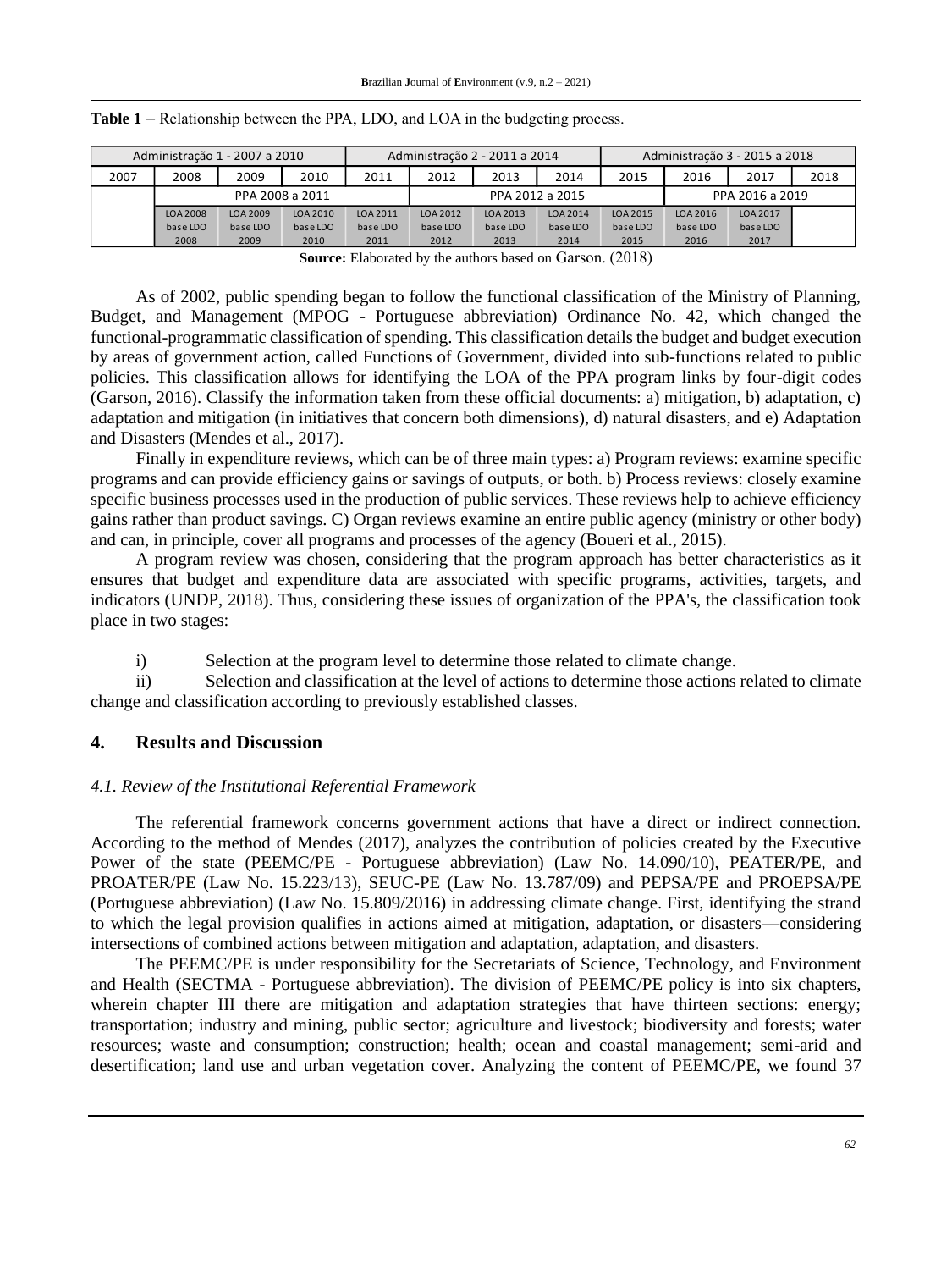mitigation actions, 55 adaptation actions, 25 actions that correspond to combined actions, eight actions related to disasters, and 34 related to disaster prevention and response.

The PEATER/PE is under the Secretariat of Agriculture and Agrarian Reform - SARA's responsibility through the Executive Secretariat for Family Farming - ESFF. The ESFF has content related to Article 5, where eighteen sections deal with the objectives aligned to family agriculture, with the primary instrument is PROATER/PE. The PROATER/PE has the function of organizing, executing, and monitoring the services provided to beneficiaries of Technical Assistance and Rural Extension (TARE). In analyzing the content of PEATER/PE, found only nine adaptation actions and eight actions related to disaster prevention and response.

The article 4 of SEUC/PE, created under the Secretariat of Science, Technology, and Environment (SECTMA) responsibility, presents fifteen items focused on conserving natural resources. The System dialogues with PEPSA/PE, whose primary instrument is PROEPSA/PE, establishes five sub-programs. In analyzing SEUC/PE and PEATER/PE contents, found only actions for adaptation and disaster prevention and response, 14 and 1, respectively.

PEPSA/PE and PROEPSA/PE policies are under the State Secretary of Environment and Sustainability and the Executive Committee of the State PES Program, have 11 mitigation actions, 21 adaptation actions, eight disaster prevention and response actions, and one emergency action for vulnerable areas (Figure 2). (Figure 2).





**Source:** Elaborated by the authors based on Mendes et al. (2017).

Most of the actions analyzed have the purpose of anticipatory/proactive responses before an impact or autonomous/responsive/reactive act after the impact. The adaptive actions encompass a relatively wide range of actions (Andrade, Emilio, & Nunes, 2017), which is why most of the actions in the analyzed policies fall under this classification. Moreover, the PEEMC has 159 actions, of which 56% are adaptation actions, which fundamentally institute actions to promote, stimulate, and create responses concerning climate change to moderate or avoid damage.

These actions explain why there is a more significant provision of adaptation strategies in the policies that make up the legal framework for tackling climate change in the state of Pernambuco. Most of the policies are from the past decade, which explains this distinction between adaptation and mitigation. The balancing of strategies is essential in the fight against climate change because the investment in actions directed both to mitigation and adaptation increases the efficiency of allocating funds for these purposes (Barnett & O'Neill, 2010).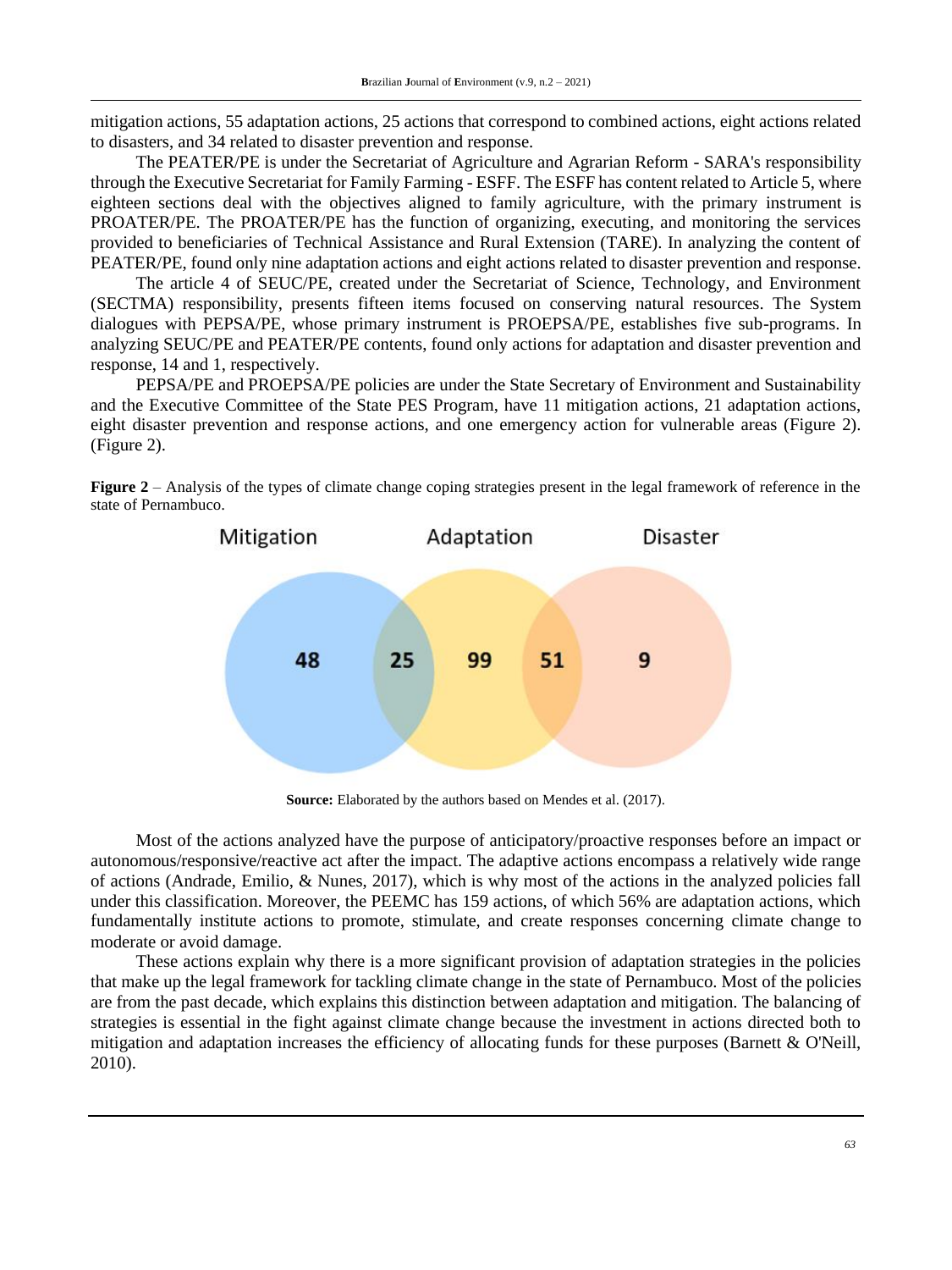### *4.2 Identification of the Allocation of Actions to Address Climate Change*

After identifying the strategies to confront climate change at the policy level, we sought to identify allocated resources for this purpose in the budget forecast of the state government between 2008 and 2019. In this way, it identifies different government programs and actions according to their functional classification formed by functions and subfunctions to demonstrate in which areas of expenditure the government action will be performed (BRASIL, 2017). This classification serves to aggregate public spending in predetermined thematic areas. The classification represents by a two-digit code and the subfunctions with three-digit codes established by Ordinance No. 42, of April 14, 1999, of the Ministry of Planning Budget and Management.

Found fifty-two programs in 1,080 actions in the state's Budget Balances from 2008 to 2019 and observes an extreme concentration of actions located in the environmental management function (Table 2).

| <b>Function</b>              | Action's quantity | Percentage (%) |
|------------------------------|-------------------|----------------|
| 18. Environmental Management | 824               | 76,29%         |
| 20. Agriculture              | 65                | 6,01%          |
| 17. Sanitation               | 42                | 3,88%          |
| 04. Administration           | 40                | 3,70%          |
| 06. Public safety            | 32                | 2,96%          |
| 15. Urbanism                 | 30                | 2,77%          |
| 23. Commerce and services    | 21                | 1,94%          |
| 25. Energy                   | 14                | 1,29%          |
| 16. Housing                  | 8                 | 0,74%          |
| 26. Transport                | 4                 | 0,37%          |

**Table 2** - Allocation of actions for climate change in the state of Pernambuco according to the functional classification of the budget.

**Source:** Elaborated by the authors based on data the budget balances of the Pernambuco state government between 2008 and 2019.

Observes the concentration of budget forecast actions in the environmental management function. Due to the characteristics of the theme that affect all areas of governmental action, the expectation is more significant outside the specific area of environmental management.

The actions to tackle climate change cannot be isolated, as a strictly environmental problem and development and climate risk management issue that can affect several sectors (agriculture, health, energy, finance, industry, and water resources, for example). For this reason, the lack of coordination of environmental policies can generate inefficiency, lack of speed and coherence in their actions, impacting the organizational and institutional infrastructure that supports decision-making (Castro & Young, 2017).

This aspect underscores the idea that many of the environmental issues addressed by the environmental policy are provokes by unintended external effects of policies that misjudge the interaction with the natural system. This apparent lack of cross-sectoral policy integration supports the need to promote a more integrated approach to policy analysis (LeBlanc, 2015). In this way, it is possible to prevent incongruities between policies from different sectors from compromising development in ways that are appropriate to today's environmental challenges (Timko et al., 2018).

Analyzing the 1,080 climate change actions found in the state government budget between 2008 and 2019 can observe a variation over the years. The year 2011 groups the most considerable actions in the mitigation and adaptation categories, with 41 and 43, respectively. The year 2019 had the most actions in the two combined categories, mitigation and adaptation, and adaptation and disasters, with 31 and 12, respectively.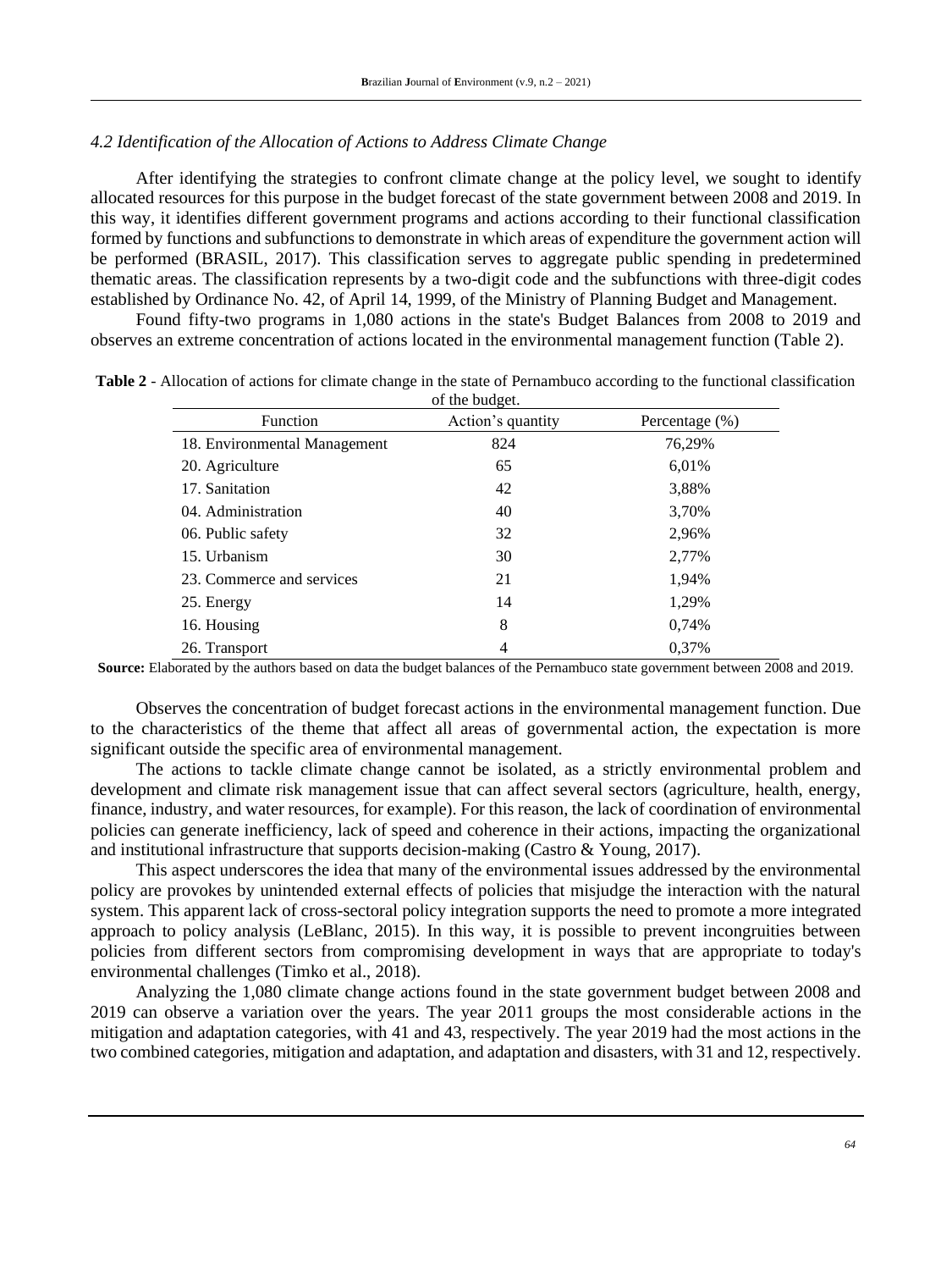The year 2014 also had 12 actions dedicated to the adaptation and disaster category, while in 2018, there was a more significant number of actions dedicated to the disaster category, with 27 actions (Figure 3).





The survey of these data on government programs and actions, in the Multi-Year Plans - (PPA's - Portuguese abbreviation) and Budget Balances also allowed a comparison between the nature of the activities provided for in the analyzed legal framework (Figure 1), with those that the state government executed (Figure 2). In this way, we can compare if the actions of the Pernambuco state government to tackle climate change follow the guidelines provided in the state laws in proportional terms.

Comparing the proportions of the different classes of actions to tackle climate change foreseen in the legal instruments and executed by the state government of Pernambuco in the years 2008 to 2019, we notice asymmetries in the result. In addition to the predominance of actions of an isolated nature (e.g., mitigation only, or adaptation only, or disasters only), it is possible to observe an inversion of policy adaptation strategies. At the same time, in the policy adaptation strategies, those classified as mitigation predominate in the budget actions (Figure 4).

Policy integration is standard in public policy administration because the integration recognizes the possibility of overlapping, restricting, or even suppressing bureaucratic structures. As an example, our analysis presents intersections between mitigation, adaptation, and disasters in distinct policy actions. Utilizing this concept applies environmental criteria in various areas of public policy, such as agriculture, energy, and transportation, to better coordinate them (Donadelli, 2017).

In Pernambuco's climate legislation, adaptation actions are present in more significant amounts, while the budget is more focused on mitigation actions. Explain the divergence by the fact that actions bring benefits and have different political characteristics. In a place without catastrophic events and decision-makers with a strong preference for the present, adaptation actions are undoubtedly the preferred option. Adaptation actions are also preferable in gross benefits when measured by Gross World Product (GWP). However, in terms of net benefits, subtracting policy costs, mitigation is considered more advisable (Bosello, Carraro, & De Cian, 2010).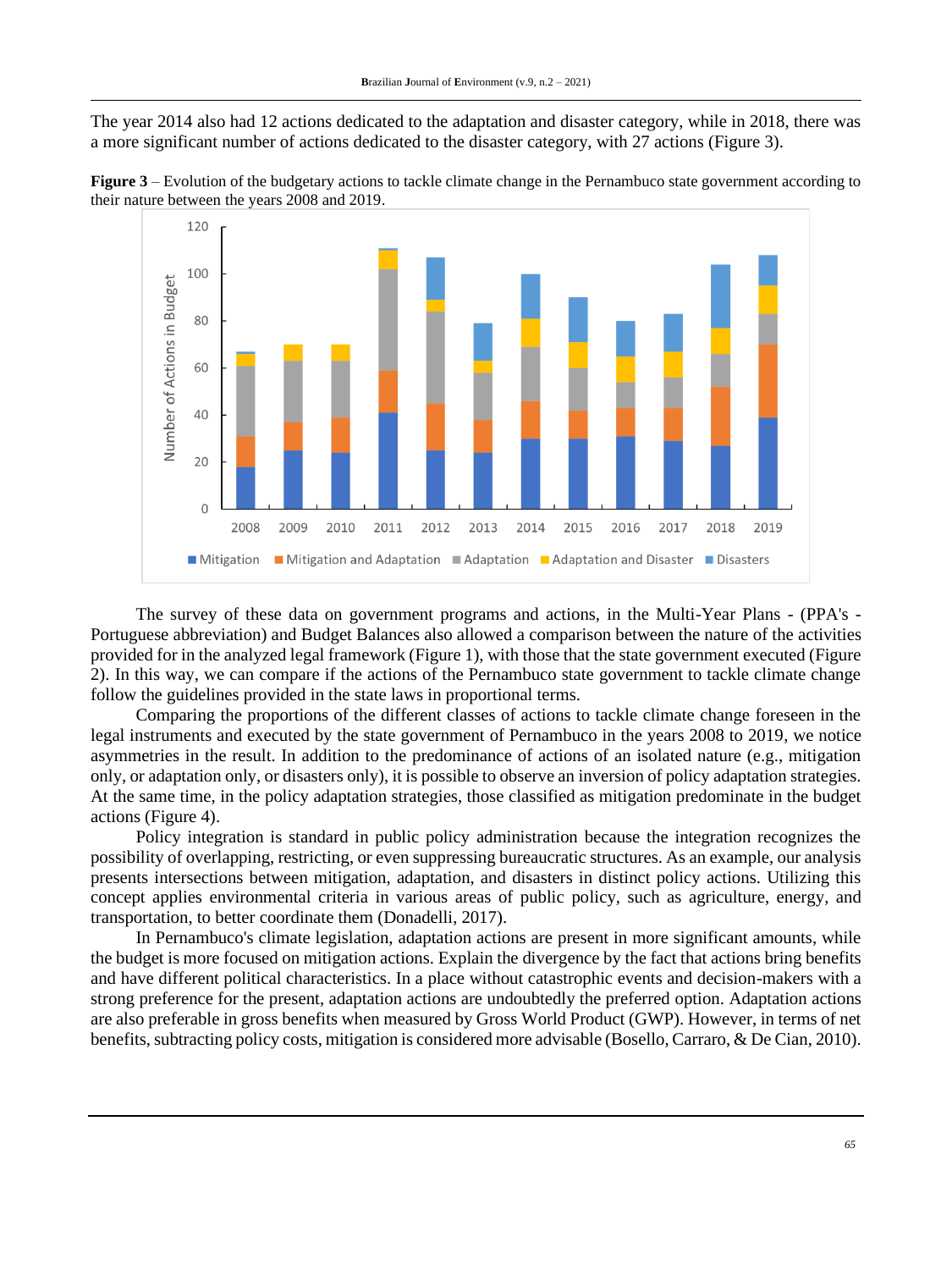



Inside the Figure 4: Orange/Actions in the budget, Blue/Actions in policies

**Source:** Elaborated by the authors based on data the budget balances of the Pernambuco state government between 2008 and 2019.

The divergence between the focus of actions in climate legislation and the Pernambuco budget originates because mitigation and adaptation actions are competing strategies. Successful adaptation reduces the marginal benefits of mitigation, and a successful mitigation effort reduces the environmental damage to which it is necessary to adapt (Birkmann & von Teichman, 2010).

However, systematic cost-benefit analyses in the literature show that the setup confirms that integrated implementation of mitigation and adaptation improve societal welfare. The two strategies are strategic complements, and both need to be part of a cost-effective climate change strategy. Both options are necessary because they can reduce vulnerability to climate change through two different but complementary mechanisms (Vijayavenkataraman, Iniyan, & Goic, 2012).

There is a consensus that addressing climate change addresses several sectors of society, such as agriculture, health, and infrastructure. Disaster risk reduction (DRR) includes these sectors, although the relationship between the approaches remains uncertain. Conceptual differences are indeed one of the factors that have so far prevented an effective link between the academic circles of mitigation, adaptation, and that of disasters (Lal et al., 2012).

It is essential to recognize that complex systems involve multiple physical, social, cultural, economic, and environmental variables that cannot be measured using the same methodology. These aspects indicate that a risk weighting or measurement involves the integration of several disciplinary perspectives. An integrated, interdisciplinary focus can more consistently take the nonlinear relationships of parameters, the context, complexity, and dynamics of social and environmental systems, contributing to more effective risk management by the different stakeholders involved in making risk reduction or adaptation decisions (Lal et al., 2012).

Assessments of climate change impacts, vulnerabilities, and risks are changing focus, leading to greater integration between issues. Initial studies focused on analyzing the problem and now, more recently, have begun to combine these assessments to consider specific risk management methods. Thus, collaboration and integration are needed to set appropriate policy agendas and to better understand the topic of interest for the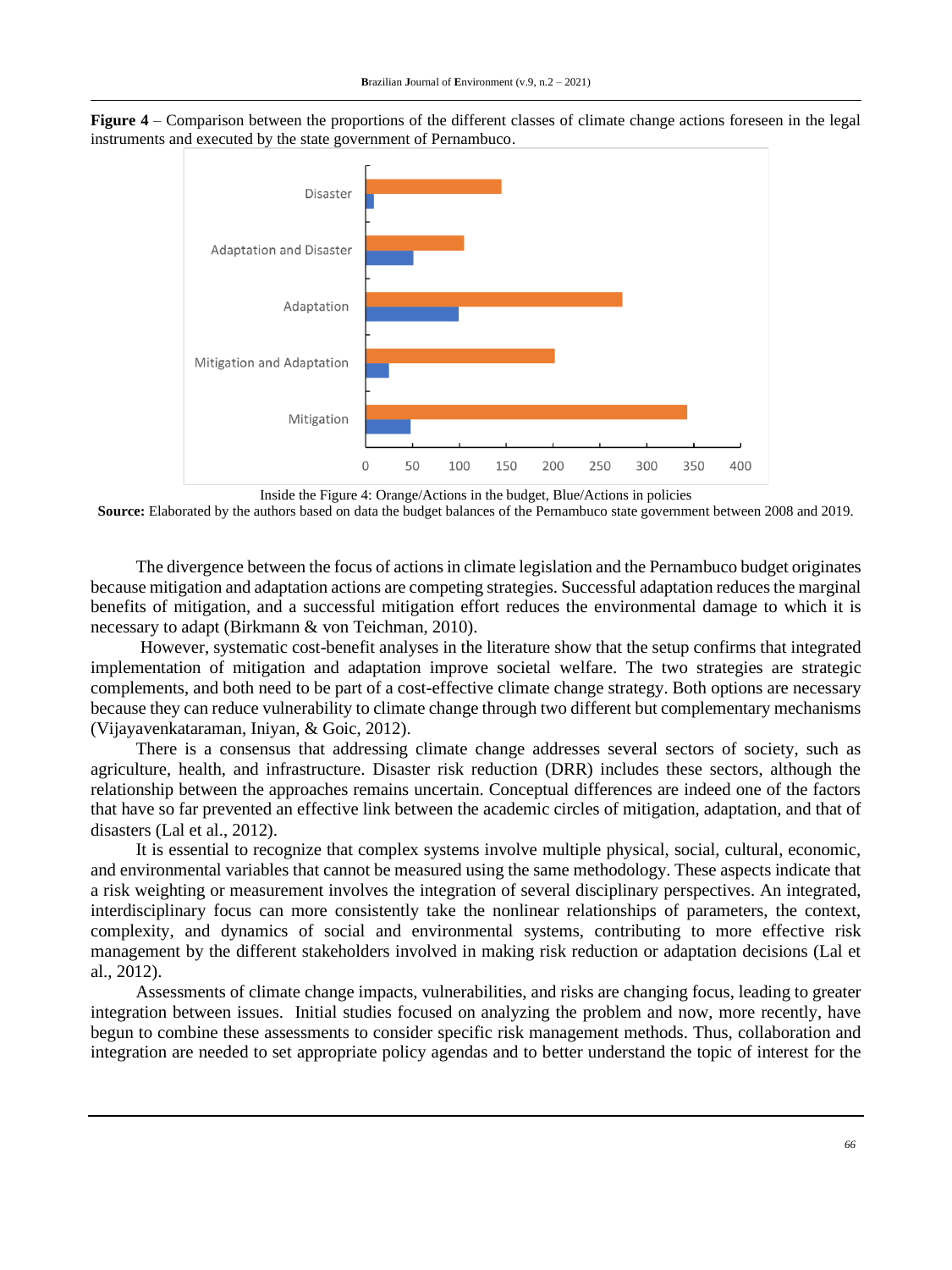next few decades. Closer integration of disaster risk management and climate change adaptation, along with the incorporation of local, subnational, national, and international development policies and practices, could provide benefits at all scales for all countries around the world (UNDRR, 2019).

#### *4.3 Survey of public expenditures*

In this stage, we analyzed the number of resources authorized and effectively spent by the government in the state of Pernambuco on programs related to climate change. Explains the presentation of the first data of a proxy of the size of public spending on climate change.

The first observation to be made is about the significant variation in the amount of money allocated over the years, with reductions at times and considerable increases at others. Observes a decline in the resources effectively spent on climate change in the state of Pernambuco. The historical series analyzed starts with about R\$ 280 million (the year 2008) of effective spending, reaches a peak of R\$ 345 million (the year 2013) and is reduced to a little over R\$ 170 million (the year 2019), reaching values below R\$ 50 million (in 2018) (Figure 5).





**Source:** Elaborated by the authors based on data the budget balances of the Pernambuco state government between 2008 and 2019. Values updated based on the National Wide Consumer Price Index

Observes the difference between the authorized expenses and the effective expenses when comparing year to year. There is an average difference of 54% between the amounts authorized for spending on climate change policies and those paid. In terms of difference, 2015 was the most critical, being effectively paid only 26% of the authorized amounts for policies to tackle climate change and (the year with the lowest absolute value, just over R\$ 52 million). Thus, it observes a tendency to reduce spending with a considerable difference between what planning-execution.

The differentiation of the amounts between authorized and paid is since the public budget follows steps.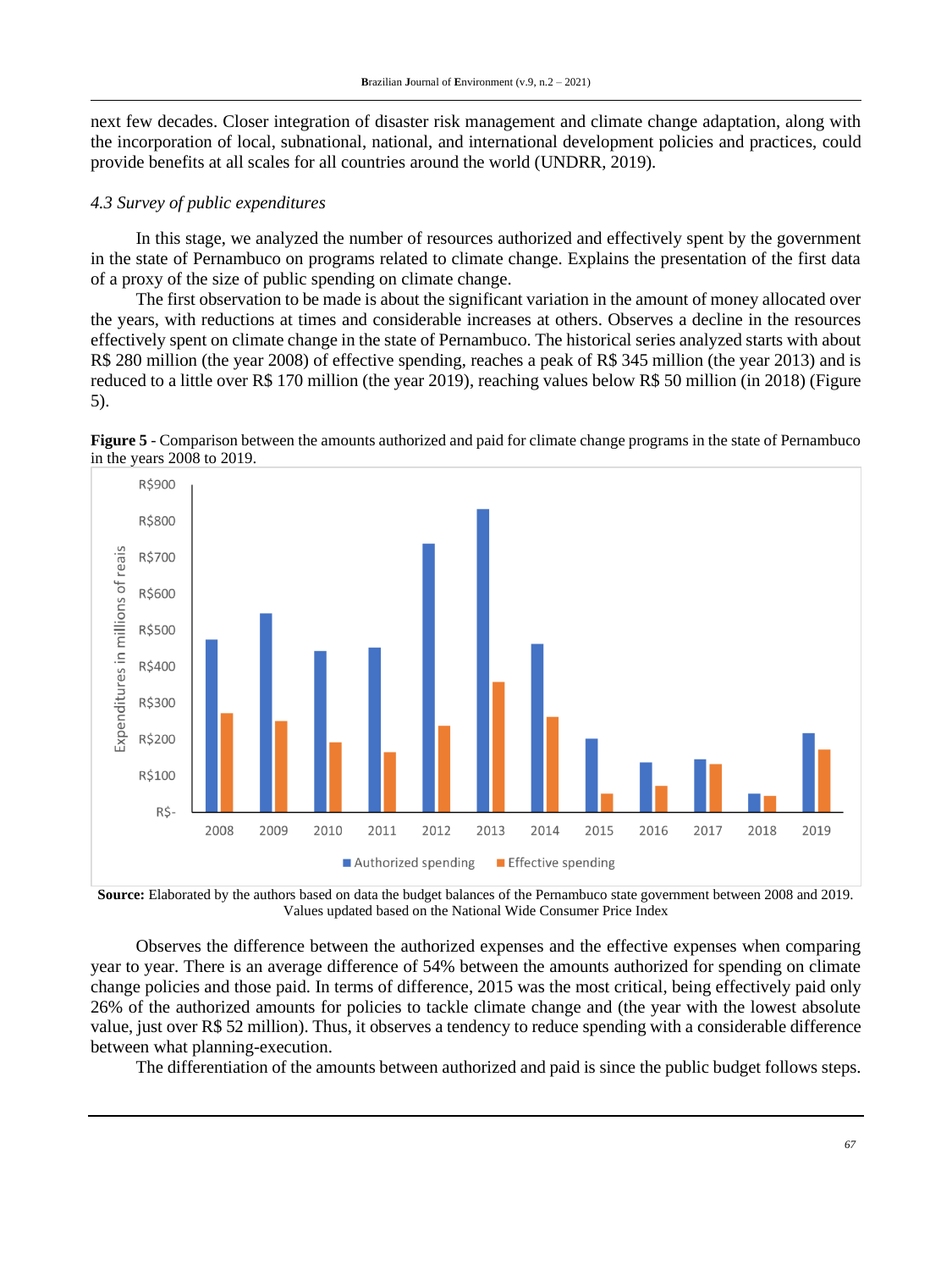The financial execution of expenses must always have as a defining framework the authorizations contained in the budget. Thus, the financial behavior of public institutions is a result of the execution of the budget programming (Giacomoni, 2017). Therefore, it is essential to evaluate all stages of the budgeting process since if there are no legal bindings, the resources, although budgeted, may not be executed. Thus, the expense presents in the LOA (Annual Budget Law, Portuguese abbreviation) may not be realized, with prejudice to the implementation of the policy (Garson, 2018).

This difference between the amounts authorized and the amounts paid may be due to several factors: the need for contingency, reallocation of resources to other areas of government action, the inability of the executing agency about the procedures for the execution, and the payment of the foreseen activities. These reasons mentioned above can be the motivations for the problematic execution of the policies to tackle climate change and the efficient execution and transformation of public spending into efficient climate policies.

According to Afonso, Schuknecht, & Tanzi. (2006) for analyzing the efficiency of expenditures in production, in general, should base oneself on the relationship between the number of inputs and products or the relationship between costs and benefits. However, collecting such data can be uncertain, especially about environmental policy issues. Thus, most empirical studies focus on the efficiency of revenue use or the technical efficiency of public spending (Mattos & Terra, 2015). Therefore, it observes the dimension of spending on climate change (GMC - Spending on Climate Change - Portuguese abbreviation) in Pernambuco. Concerning the Gross Domestic Product (GDP) and the total Government Spending (GS), the climate change expenditures represent a small share in the comparison (on average 0.16% of GDP and 1.08% of the total state government expenditures) (Table 3). Between 2002 and 2012, the Pernambuco state government spent estimated monetary losses due to natural disaster-related damages in the state, equivalent to 15.73% of its GDP, being the eighth state in the country with the highest proportional impact in the period (Young, Aguiar, & Souza, 2015).

The few references on climate change spending survey in Brazil are in a national survey referring to 2015 to 2018 that show a 67% reduction in climate change budget spending (WWF-Brazil, 2018). Tozato et al. (2019) explain that despite the urgency of the climate issue and even after more than ten years of the launch of the National Plan and the National Policy on Climate Change - PNMC, there are still few studies with Brazilian public spending on climate change.

| Year | GPD(R\$)           | GT <sup>1</sup>   | $\sigma$ and $\sigma$ and $\sigma$ and $\sigma$ and $\sigma$ and $\sigma$ and $\sigma$<br>GMC <sup>2</sup> | GMC/GPD(%) | $GMC/GT$ $(\%)$ |
|------|--------------------|-------------------|------------------------------------------------------------------------------------------------------------|------------|-----------------|
|      |                    |                   |                                                                                                            |            |                 |
| 2008 | 70.440.859.000,00  | 10.090.961.799,42 | 273.330.168,82                                                                                             | 0,39       | 2,71            |
| 2009 | 78.428.308.000,00  | 16.309.787.575,17 | 250.720.077,32                                                                                             | 0,32       | 1,54            |
| 2010 | 97.189.760.000,00  | 13.826.613.032,94 | 192.524.943,92                                                                                             | 0,20       | 1,39            |
| 2011 | 110.161.559.000,00 | 14.233.472.603,82 | 164.887.713.00                                                                                             | 0,15       | 1,16            |
| 2012 | 127.989.043.000.00 | 18.048.135.496.14 | 238.527.240.07                                                                                             | 0,19       | 1,32            |
| 2013 | 141.150.252.000.00 | 19.741.268.966.19 | 358.900.740.63                                                                                             | 0,25       | 1,82            |
| 2014 | 155.142.648.000.00 | 19.930.393.012.94 | 262.190.963,30                                                                                             | 0,17       | 1,32            |
| 2015 | 156.963.667.000,00 | 11.366.016.002,97 | 52.165.415,46                                                                                              | 0,03       | 0,46            |
|      |                    |                   |                                                                                                            |            |                 |

**Table 3** – Comparison of spending on climate change with the total spending and GDP of the state of Pernambuco between the years 2008 and 2018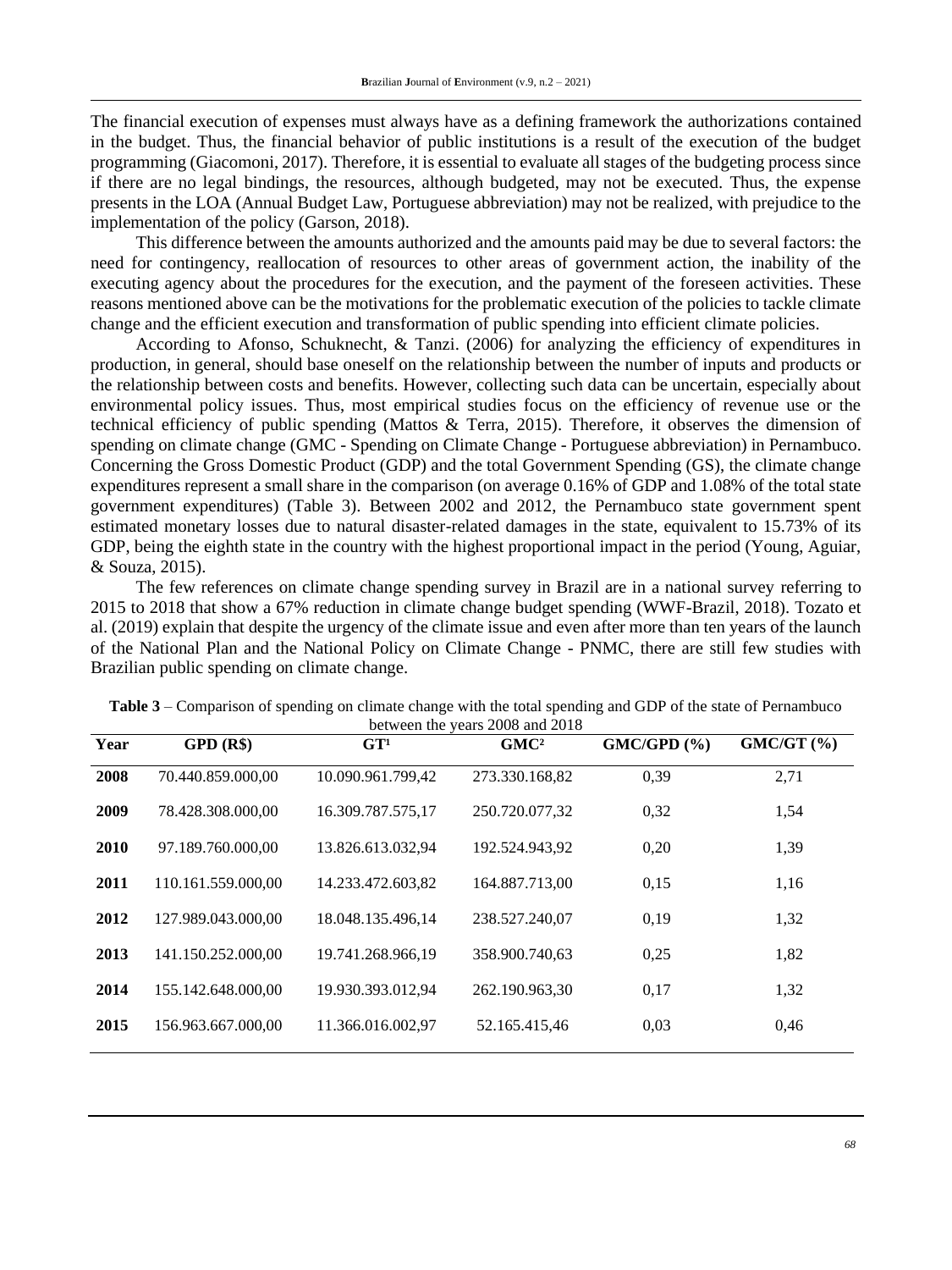**B**razilian **J**ournal of **E**nvironment (v.9, n.2 – 2021)

| 2016 | 167.345.031.000,00 | 20.604.414.072,04 | 72.994.568,70  | 0.04 | 0.35 |
|------|--------------------|-------------------|----------------|------|------|
| 2017 | 181.550.642.000,00 | 48.734.044.799.71 | 132.345.824,49 | 0.07 | 0,27 |
| 2018 | 182.800.000.000,00 | 39.964.557.707,26 | 44.961.243,96  | 0.02 | 0.11 |
| 2019 | 205.000.000.000,00 | 37.179.997.587,88 | 172.723.749,16 | 0.08 | 0.46 |

**Source**: Prepared by the authors based on data from the state government and Condepe-Fidem, and the budget balances. 1. GPD: Gross Domestic Product. GT: Total Government Expenditure (R\$). 2. GMC: Climate Change Expenditure (R\$).

In other parts of the world, most notably the Asian continent, initiatives to identify climate change spending are present. Between 2008 to 2012, Bangladesh spent an average of 1.1% of its annual GDP on climate change (O'Donnell et al., 2013). South Asian countries spend about 1% of their GDP on climate change (Gogoi, 2017). These values allow an initial benchmark for superficial comparison of current spending in the state of Pernambuco (Table 4).

In comparison to Brazilian information, Pernambuco spending is considerably lower than in the state of Santa Catarina. Analyzing the financial data that correspond to planned resources (not necessarily executed) (Kabilio, 2017), the state of Santa Catarina had between 2002 and 2012 economic losses related to natural disasters of the order of 20% of its GDP, being the fourth most affected state in Brazil (Young et al., 2015). These two factors may partly explain the reason for higher spending in this area. About the spending at the federal level being lower than states, it may point to the methodology since the survey only considered spending at the level of action regarding climate change within the Ministry of Environment (WWF-Brazil, 2018).

| <b>Indicators</b><br>/Local <sup>1</sup> | PE         | <b>SC</b>  | <b>BR</b>     | <b>BGD</b> | <b>KHM</b> | <b>NPL</b> | <b>WSM</b> |
|------------------------------------------|------------|------------|---------------|------------|------------|------------|------------|
| GPD <sup>2</sup>                         | 139.513,48 | 277.192.03 | 11.193.525,56 | 700.148,67 | 60.660.14  | 79.168,17  | 3.279,62   |
| GT <sup>3</sup>                          | 22.502,47  | 34.260,51  | 2.173.808,23  | 108.436.01 | 11.569.19  | 18.456.80  | 1.289.48   |
| <b>GMC</b>                               | 184,69     | 4.812,59   | 98,42         | 7.053,78   | 652,81     | 1.258,22   | 177,53     |
| GMC/GPD                                  | 0,13%      | 1,74%      | 0.001%        | 1,01%      | 1,08%      | 1,59%      | 5,41%      |
| GMC/GT                                   | 0,82%      | 14.05%     | 0.005%        | 6,51%      | 5,64%      | 6,82%      | 13,77%     |
| Area (Km2)<br>GMC/km2                    | 98.312     | 95.346     | 8.516.000     | 147.570    | 181.035    | 147.516    | 2.842      |
| (R\$)                                    | 1.878,60   | 50.474,96  | 11,56         | 47.799.56  | 3.605,99   | 8.529,37   | 62.466,68  |

**Table 4** – Comparison between climate change expenditures in the state of Pernambuco (PE), Santa Catarina (SC), and other regions of Brazil and the world, such as Bangladesh (BGD), Cambodia (KHM), Nepal (NPL), and Samoa (WSM).

**Source:** Prepared by the authors with data from (https://www.climatefinance-developmenteffectiveness.org/CPEIR-Database), IBGE; State Budget Balances from 2008 to 2015; (Kabilio, 2017).1. Each location has arithmetic averages of certain periods: Pernambuco (2008-19); Santa Catarina (2016-2019); Brazil (2011-17); Bangladesh (2010-14); Cambodia (2009-12); Nepal (2008-12); Samoa (2007-12).2. Million R\$). 3 GPD: Gross Domestic Product. GT: Total Government Expenditure. 4 GMC: Climate Change Spending.

In Asian countries, the methodology is similar (the countries use the CPEIR). The differences may be related to greater exposure of these countries to the consequences of climate change, such as intensification of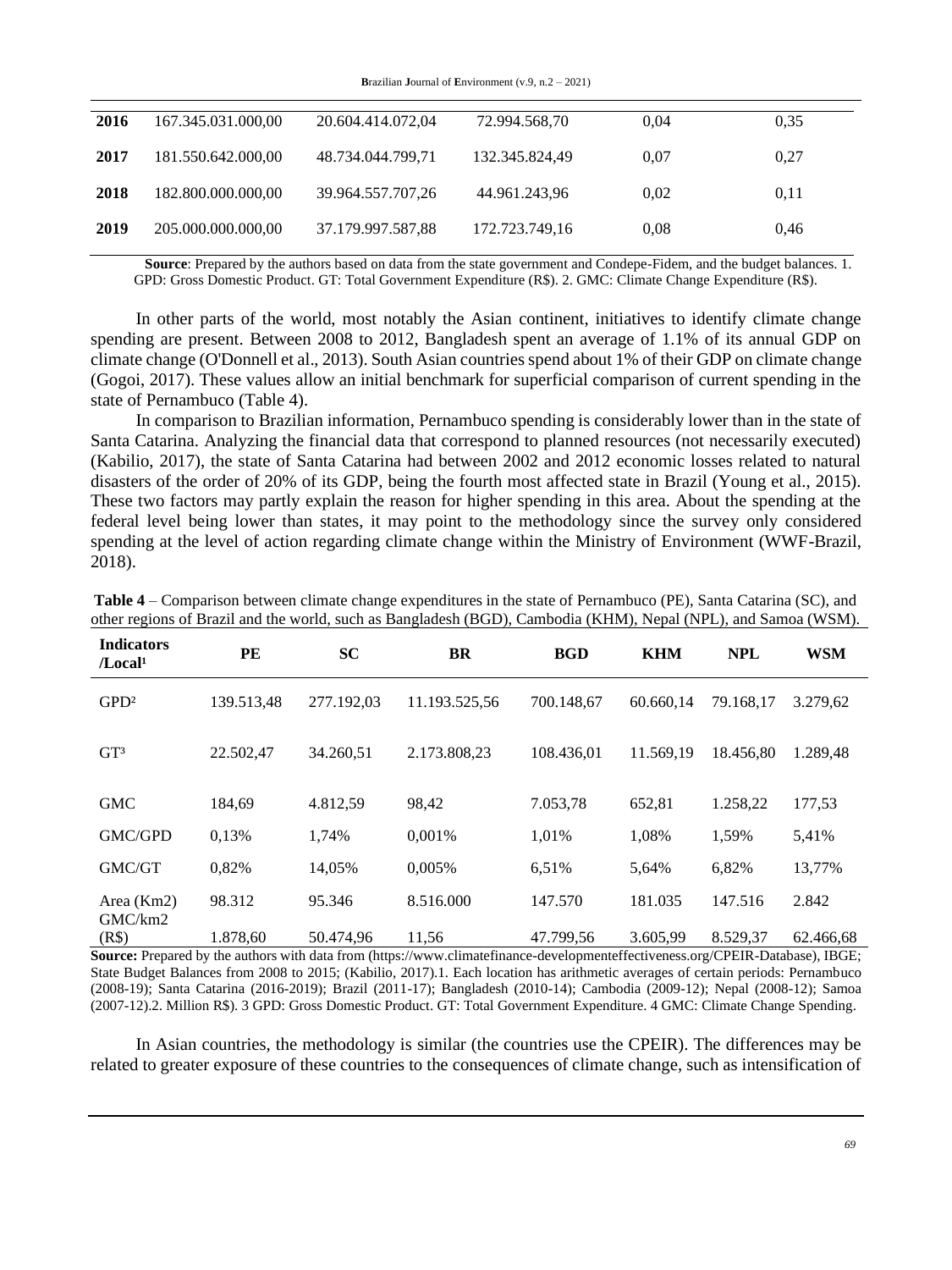monsoon and typhoon regimes, flooding, and sea-level rise. The analysis of the state emissions data shows that there is no correlation between the level of spending and GHG emission levels. In the period analysis, the estimated emissions for the state of Pernambuco grew and then declined. Meanwhile, the expenditures on climate change varied more and with a sharp decline since the middle of the period in question (Figure 6).

The Brazilian Nationally Determined Contribution - BNDC, established after the Paris Agreement, proposes to reduce GHG emissions by 37% in 2025 and 43% in 2030, regarding the year 2005, which is equivalent to a ceiling of emissions of 1,300 and 1,200 MtCO2 and in 2025 and 2030, respectively (BRASIL, 2015; MCTIC, 2017). Data from the state of Pernambuco show that only in 2009 was there a reduction (of 8%) in GHG emissions compared to the year 2005. Therefore, it observes an increase in emissions by an average of 25% in the period analyzed.

**Figure 6** – Comparison between spending on climate change and CO2e emissions in Pernambuco between 2008 and 2018 (and the variation concerning the year 2005).



**Source**: Prepared by the authors based on data from the state government and SEEG.

Analyses made in the years 2010 and 2011 emphasized that Brazil was advanced about climate policies and revealed the states of the Federation that adopted laws that had the proposal to: a) encourage the reduction of emissions; b) stimulate the protection of forests; and c) promote the development and adoption of less intensive technologies (IPEA,2010).

Observing the year 2019, Brazil is going to the opposite about the goals established in its BNDC. The basis of information is that Brazil is not pursuing its National Climate Change Policy goals, nor has the policies and governance structure to achieve the goals set out in the BNDC (Angelo & Rittl, 2019). Judging by the current GHG emissions data and the drastic reduction in climate change spending, the state of Pernambuco is also not moving towards making its emissions reduction contribution towards the national target set in the BNDC.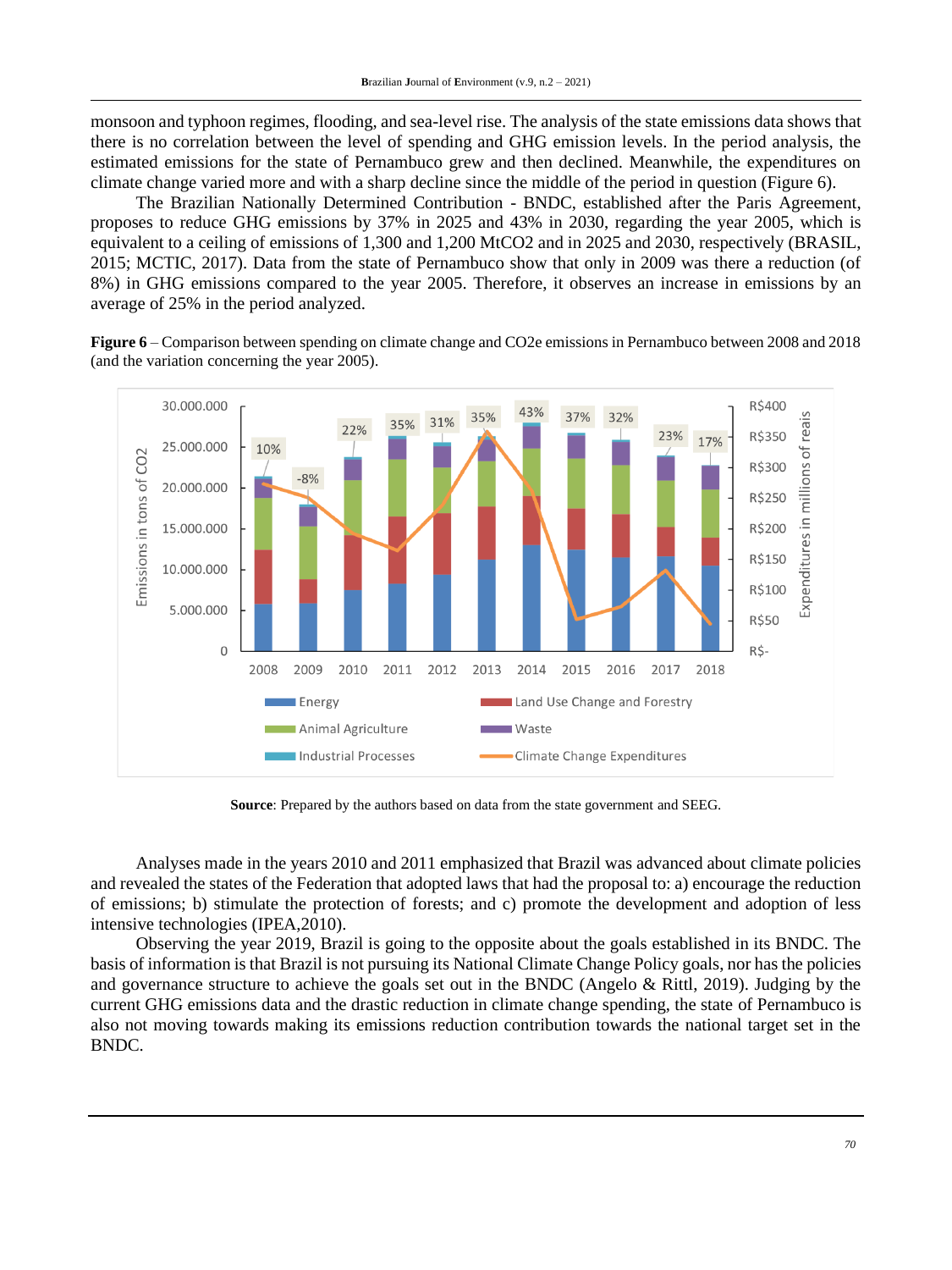# **5. Conclusion**

Observes that during the period in analysis, there was no compatibility between the guidelines expressed in the policies related to climate change and the government's programs and actions. These policies may mean that the state laws are in force but are not guidelines for executing its actions.

Pernambuco's state lacks a balance between executing different strategies to face climate change, such as adaptation, mitigation, and disaster reduction. Besides this, it observes that confrontation to climate change seems to be considered an attribution only of the environmental area of the government.

Notes the variation in the planning of budgetary resources and variation in the resources paid out. These two elements can indicate inefficiency in public spending and even an inability to execute the planned budget, or the non-prioritization of this area by the government, with contingency or reallocation of resources.

Even though some aspects related to climate change are unpredictable (such as disasters), other aspects should follow a budget execution schedule. This inobservance can demonstrate the absence of planning, or the disregard of the guidelines established by law.

Finally, even though there is no clear definition of what should be considered expenses for facing the consequences of climate change. The data lead us to believe that the actions of the state government of Pernambuco are inadequate to tackle climate change, and consequently, public spending could be more efficient.

# **6. References**

Afonso, A., Schuknecht, L., & Tanzi, V. (2006). **Public Sector Efficiency: evidence for new EU member states and emerging markets** (Working Paper No. 581). Geneva. Retrieved from [http://ssrn.com/abstract\\_id=876945](http://ssrn.com/abstract_id=876945)

Andrade, H. V. De, Emilio, R., & Nunes, F. (2017). Mapeamento Das Políticas Estaduais De Adaptação Das Cidades Às Mudanças Climáticas No Brasil. **Revista Geográfica Acadêmica**, 11(2), 24–49. <https://doi.org/10.18227/1678-7226rga.v11i2.4358>

Angelo, C., & Rittl, C. (2019). **Is Brazil on the way to meet its climate targets?** Rio de Janeiro. Retrieved from [http://www.observatoriodoclima.eco.br/wp-content/uploads/2019/09/Is-Brazil-on-the-way-to-meet-its](http://www.observatoriodoclima.eco.br/wp-content/uploads/2019/09/Is-Brazil-on-the-way-to-meet-its-climate-targets_-1.pdf)[climate-targets\\_-1.pdf](http://www.observatoriodoclima.eco.br/wp-content/uploads/2019/09/Is-Brazil-on-the-way-to-meet-its-climate-targets_-1.pdf)

Barnett, J., & O'Neill, S. (2010). Maladaptation. **Global Environmental Change**, 20(2), 211–213. <https://doi.org/10.1016/j.gloenvcha.2009.11.004>

Bird, N., Beloe, T., Hedger, M., Lee, J., Nicholson, K., Donnell, M. O., … Miller, M. (2012). **The Climate Public Expenditure and Institutional Review ( CPEIR ): A Methodology to Review Climate Policy , Institutions and Expenditure.**

Birkmann, J., & von Teichman, K. (2010). Integrating disaster risk reduction and climate change adaptation: Key challenges-scales, knowledge, and norms. **Sustainability Science**, 5(2), 171–184. <https://doi.org/10.1007/s11625-010-0108-y>

Bosello, F., Carraro, C., & De Cian, E. (2010). Climate policy and the optimal balance between mitigation, adaptation and unavoided damage. **Climate Change Economics**, 1(2), 71–92. <https://doi.org/10.1142/S201000781000008X>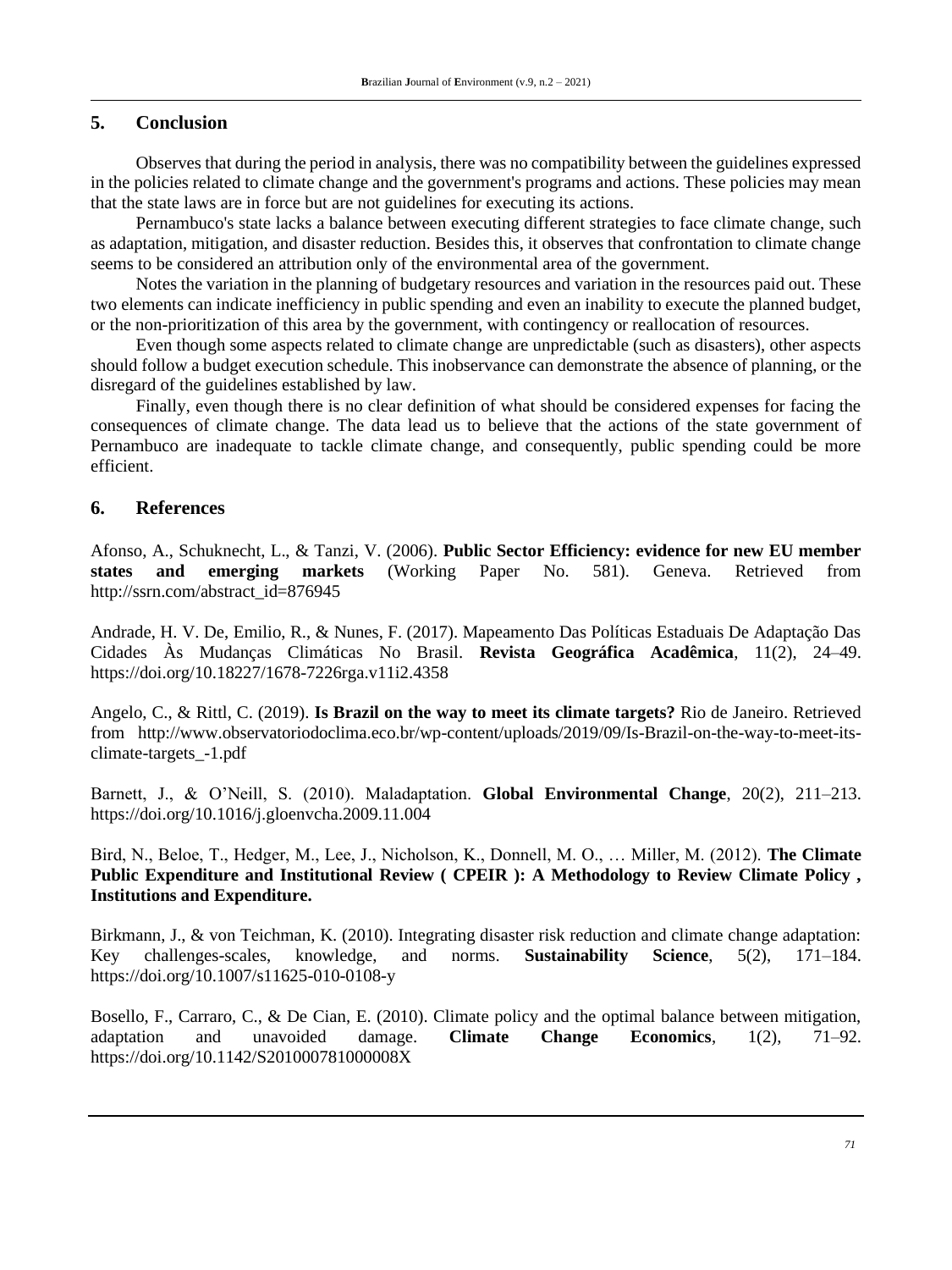Boueri, R., Rocha, F., & Rodopoulos, F. (2015). **Avaliação da Qualidade do Gasto Público e Mensuração da Eficiência** (1st ed.). Brasília: Secretaria do Tesouro Nacional.

Brasil, M. do P. D. e G. (2017). **Manual Técnico de Orçamento - MTO**. Brasíia, DF.

Brasil, R. F. do B. (2015). **Pretendida Contribuição Nacionalmente Determinada - INDC** (Vol. 9). Brasília.

Castro, B. S. de, & Young, C. E. F. (2017). Problemas de coordenação de políticas públicas: Desafios para a gestão ambiental no Brasil\*. **Revista TCE-RJ**, 12(1), 32–53.

Crutzen, P. J. (2002). Geology of mankind. **Nature**, 415(January), 23.

Diffenbaugh, N. S., & Burke, M. (2019). Global warming has increased global economic inequality. **Proceedings of the National Academy of Sciences of the United States of America**, 116(20), 9808–9813. <https://doi.org/10.1073/pnas.1816020116>

Donadelli, F. (2017). Integração de políticas ambientais no Brasil: Uma análise de políticas de mudanças climáticas e biodiversidade. **Revista de Administração Publica** (Vol. 51). [https://doi.org/10.1590/0034-](https://doi.org/10.1590/0034-7612153044) [7612153044](https://doi.org/10.1590/0034-7612153044)

Eckstein, D., Künzel, V., Schäfer, L., & Winges, M. (2020). **Global Climate Risk Index 2020 Who Suffers Most from Extreme Weather Events? Weather-Related Loss Events in 2018 and 1999 to 2018** (No. 20- 2- 01e). Berlin, Germany. Retrieved from https://germanwatch.org/sites/germanwatch.org/files/20-2-01e Global Climate Risk Index 2020\_14.pdf

Garson, S. (2016). O Orçamento Público. In F. Giambiagi & A. C. Além (Eds.), **Finanças Públicas: Teoria e prática no Brasil** (5a ed., p. 539). Rio de Janeiro: Editora Campus.

Garson, S. (2018). **Planejamento, Orçamento e Gasto com Políticas Públicas: Uma metodologia de apuração para Estados e Municípios.** (S. Garson, Ed.) (1st ed., Vol. 1). Porto Alegre: Editora Fi.

Giacomoni, J. (2017). **Orçamento público** (17th ed.). São Paulo: Atlas.

Gramkow, C. (2018). Política Ambiental no Brasil: perspectivas a partir do gasto público federal. In P. ROSSI, E. DWECK, & A. L. M. de OLIVEIRA (Eds.), **Economia para poucos: impactos sociais da austeridade e alternativas para o Brasil** (1st ed., pp. 147–170). São Paulo: Autonomia Literária.

Gupta, S., Miranda, K., & Parry, I. (1995). Public expenditure policy and the environment: A review and synthesis. **World Development**, 23(3), 515–528. [https://doi.org/10.1016/0305-750X\(94\)00139-P](https://doi.org/10.1016/0305-750X(94)00139-P)

Howard, M. (2001). Public Sector Economics for developing countries. **Southern Economic Journal** (1st ed.). Kingston: University of the West Indies Press.<https://doi.org/10.2307/134714>

Kabilio, M. L. (2017). **Sistema integrado para análise da qualidade dos gastos públicos associados às mudanças do clima em Santa Catarina**. New York. Retrieved from [http://www.cemaden.gov.br/wp](http://www.cemaden.gov.br/wp-content/uploads/2017/08/3_mario_kabilio_eixo3_oral.pdf)[content/uploads/2017/08/3\\_mario\\_kabilio\\_eixo3\\_oral.pdf](http://www.cemaden.gov.br/wp-content/uploads/2017/08/3_mario_kabilio_eixo3_oral.pdf)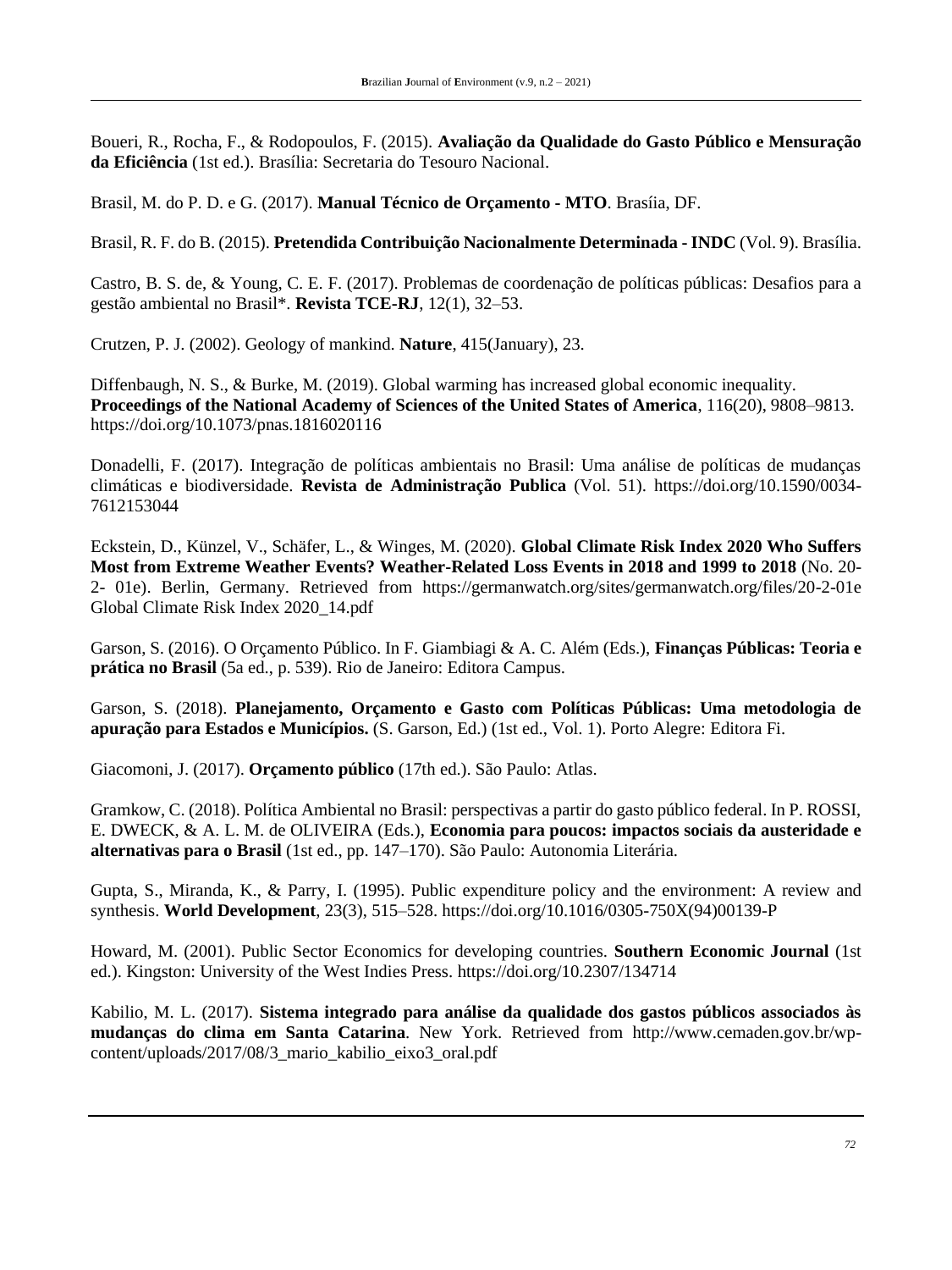Lal, P. N., Mitchell, T., Aldunce, P., Auld, H., Mechler, R., Miyan, A., … Wilby, R. (2012**). National systems for managing the risks from climate extremes and disasters. Managing the Risks of Extreme Events and Disasters to Advance Climate Change Adaptation: Special Report of the Intergovernmental Panel on Climate Change** (Vol. 9781107025).<https://doi.org/10.1017/CBO9781139177245.009>

Le, H., Baboyan, K., Beloe, T., Poghosyan, S., Pant, S., Manda, J., … Karlsen, A. (2015). **Climate Budget Tagging - Country-driven initiative in tracking climate expenditure**. Retrieved from https://portal.oecd.org/eshare/gov/pc/Deliverables/Green BUD Group/Green-BUD/Background and Reference materials/UNDP - Climate Budget Tagging - July 2015.pdf

LeBlanc, D. (2015). **Towards integration at last? The sustainable development goals as a network of targets** (ST/ESA/2015/DWP/141 No. 141) (Vol. 1). New York.

Lima, S. C. de, & Diniz, J. A. (2016). Contabilidade pública: análise financeira governamental (1.ed). São Paulo: Atlas.

Locatelli, B., Pramova, E., Di Gregorio, M., Brockhaus, M., Chávez, D. A., Tubbeh, R., … Perla, J. (2020). Climate change policy networks: connecting adaptation and mitigation in multiplex networks in Peru. Climate Policy, 20(3), 354–372.<https://doi.org/10.1080/14693062.2020.1730153>

Mattos, E., & Terra, R. (2015). Conceitos sobre eficiência. In R. Boueri, F. Rocha, & F. Rodopoulos (Eds.), **Avaliação da Qualidade do Gasto Público e Mensuração da Eficiência** (1st ed., pp. 211–233). Brasília, DF: STN.

MCTIC, M. da C. T. I. e C. (2017). **Trajetórias de Mitigação e Instrumentos de Políticas Públicas para Alcance das Metas Brasileiras no Acordo de Paris**. Brasília.

Mendes, A., Meirovich, H. G., Santos, M. D. O., Garson, S., Rocha, T., Castro, A. S. De, … Lessa, R. (2017). **Proposta de abordagem metodológica para avaliação da qualidade do gasto público em mudança do clima**. Rio de Janeiro.

O'Donnell, M., Rashid, A. K. M. M., Steele, P., Hedger, M., Lee, J., Islam, K. M. N., … Sinha, N. C. (2013). **Climate Change Adaptation Actions in Bangladesh**. In R. Shaw (Ed.), Climate Change Adaptation Actions in Bangladesh, Disaster Risk Reduction (1st ed., pp. 143–163). Dhaka: Springer Japan. <https://doi.org/10.1007/978-4-431-54249-0>

Pradhan, S. (1996). **Evaluating Public Spending A Framework for Public Expenditure Review** (World Bank Discussion Papers No. 323). Washington, DC.

Swanson, P., & Lunde, L. (2003). Public environmental expenditures reviews. Experience and emerging practice. A country environmental analysis publication. **Strategy Series**, (7), 80.

Timko, J., Le Billon, P., Zerriffi, H., Honey-Rosés, J., de la Roche, I., Gaston, C., … Kozak, R. A. (2018). A policy nexus approach to forests and the SDGs: tradeoffs and synergies. **Current Opinion in Environmental Sustainability**, 34, 7–12.<https://doi.org/10.1016/j.cosust.2018.06.004>